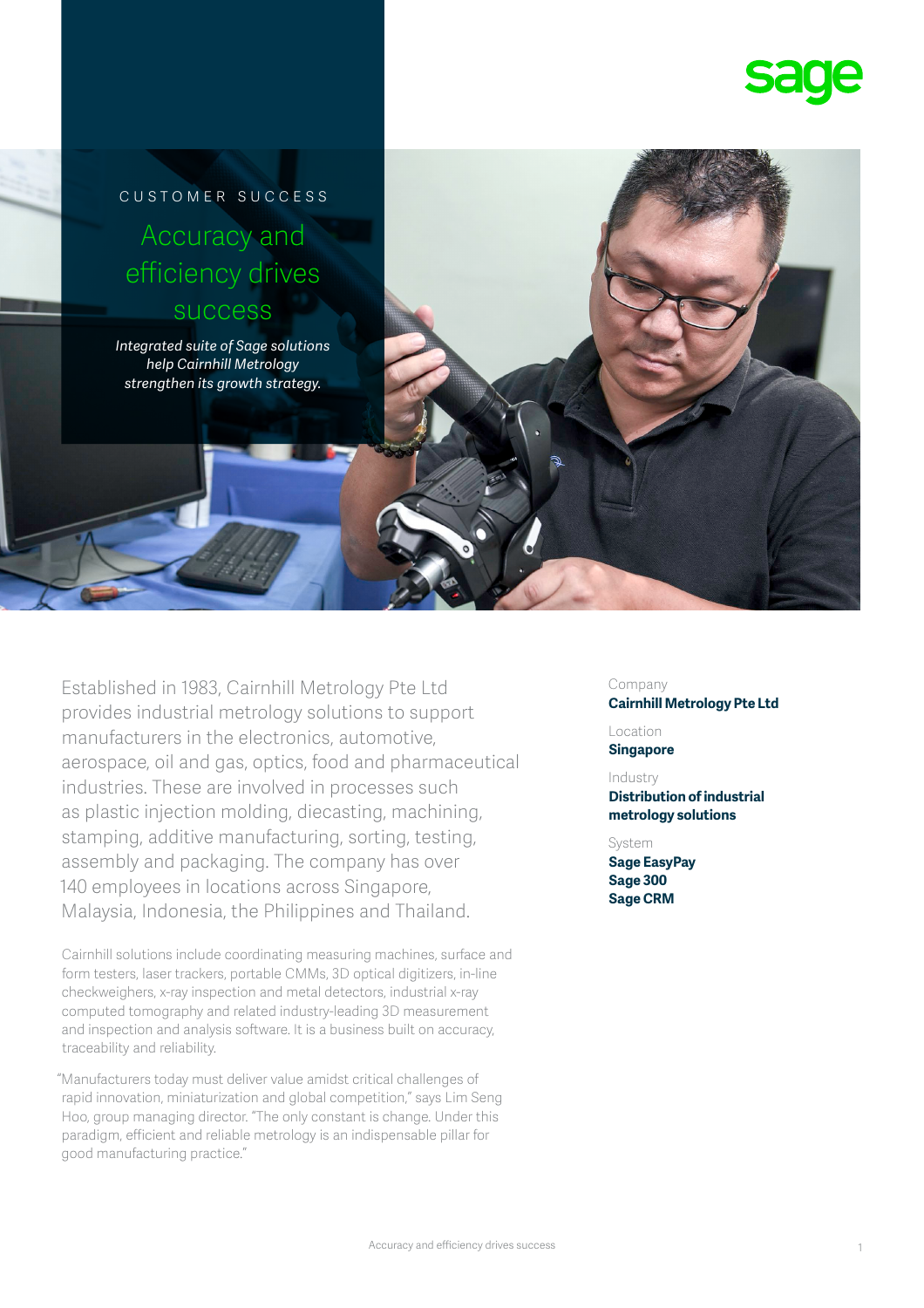

Cairnhill's vision is to become the trusted industrial metrology solutions provider of choice in the region. Its mission is 'to support customers' quests for production efficiencies, yields and quality by providing metrology solutions appropriate to requirements, supported with competent pre- and post-sales services throughout the solutions' life'. Its values are, 'what you wish that others do to you, do so to them'.

### **The challenge**

Cairnhill Metrology was using various solutions for accounting, operations and CRM which were appropriate in the earlier days. However, given the constant need to improve efficiency, Cairnhill continually sought for ways to synchronize and integrate siloed data on different platforms into one common database to eliminate duplication of data entry and reduce data inconsistency and errors. To make data sharing easier, Cairnhill Metrology also wanted to go paperless and digital.

"Our challenges are no different from those of other businesses," says Seng Hoo. "We need to focus on productivity to provide effective delivery of solutions and services to our customers. We recognize that any industry can be 'disrupted' so cannot afford to be complacent."

Cairnhill was also using Excel for payroll processing as it could not find one payroll software that could handle the different employee taxation requirements across the five countries in which it operated. Excel macros were also implemented for computing and processing of commissions.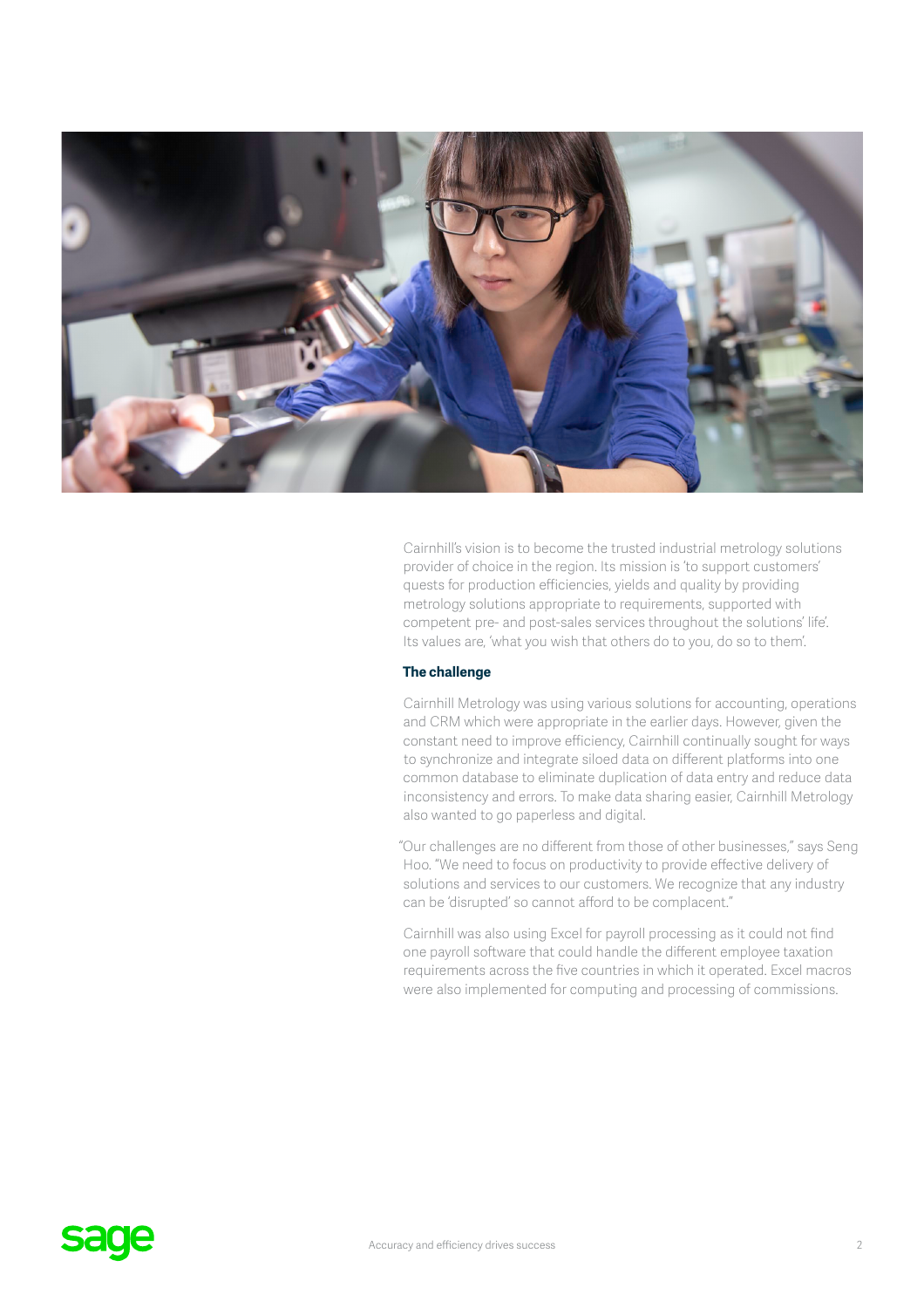"We have found Sage competent and capable as a business solutions provider."

Lim Seng Hoo, Cairnhill Metrology Pte Ltd



#### **The solution**

After considering several software vendors, Cairnhill Metrology chose Sage based on its globally-respected brand and reputation for delivering easyto-use, integrated solutions.

"Sage CRM and Sage ERP being on MS SQL, enabled us to synchronize our business database to allow all operations to serve our customers better. Subsequently, we found that we could also develop an add-on to automate commissions computation and processing," says Seng Hoo. "We've worked with Sage for more than 10 years and we are satisfied that there is available support."

Cairnhill Metrology now uses a suite of integrated Sage solutions–Sage 300 and Sage CRM–across its marketing, sales and finance departments and Sage EasyPay for its HR department.

Sage 300 enables Cairnhill to manage multiple companies and currencies, reduce international business complexity and simplify inventory management. Sage CRM allows Cairnhill to manage customer relationships, simplify sales process and make the most of every sales opportunity.

Sage EasyPay is a leading payroll and human resource management software trusted by over 18,000 businesses in Malaysia, Singapore, Indonesia and throughout South East Asia.